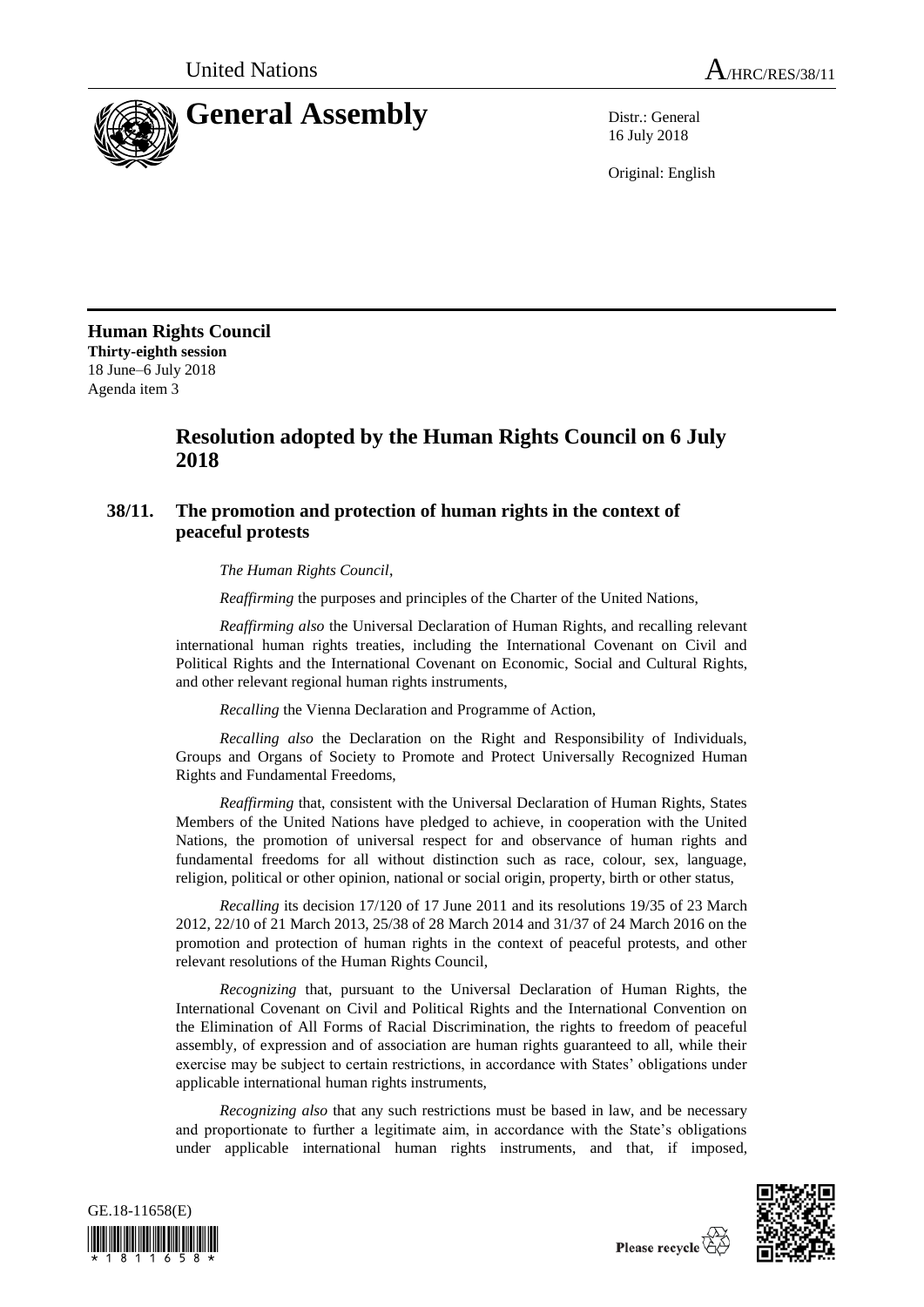administrative or judicial review that is prompt, competent, independent and impartial should be available,

*Recalling* that States have the primary responsibility for the promotion and protection of human rights and fundamental freedoms, including in the context of assemblies such as peaceful protests, and to ensure that national legislation, policies and practices, as the national framework for the exercise of the rights to freedom of peaceful assembly, of expression and of association, are in compliance with international human rights law,

*Noting* that the proper management of assemblies involves and can have an impact on respect for human rights before, during and after an assembly, and aims to contribute to its peaceful conduct and to prevent injuries to and loss of life of protesters, those monitoring such protests, bystanders and officials exercising law enforcement duties,

*Acknowledging* that peaceful protests may occur in all societies, including protests that are spontaneous, simultaneous, unauthorized or restricted,

*Acknowledging also* that participation in peaceful protests can be an important form of exercising the rights to freedom of peaceful assembly, of expression, of association and of participation in the conduct of public affairs,

*Recognizing* that peaceful protests can make a positive contribution to the development, strengthening and effectiveness of democratic systems and to democratic processes, including elections and referendums,

*Recognizing also* that peaceful protests have historically played a constructive social and political role in the development of more just and accountable societies, and that such protests can continue to make a positive contribution to human development,

*Acknowledging* that peaceful protests can contribute to the full enjoyment of civil, political, economic, social and cultural rights,

*Reaffirming* that everyone has the right to life, liberty and security of person,

*Reaffirming also* that participation in public and peaceful protests should be entirely voluntary and uncoerced,

*Stressing* therefore that everyone, including persons espousing minority or dissenting views or beliefs, must be able to express their grievances or aspirations in a peaceful manner, including through public protests, without fear of reprisal or of being intimidated, harassed, injured, sexually assaulted, beaten, arbitrarily arrested and detained, tortured, killed or subjected to enforced disappearance,

*Deeply concerned* about extrajudicial, summary or arbitrary executions, and torture and other cruel, inhuman or degrading treatment or punishment of persons exercising their rights to freedom of peaceful assembly, of expression and of association in all regions of the world,

*Concerned* about the emerging trend of disinformation and of undue restrictions preventing Internet users from having access to or disseminating information at key political moments, with an impact on the ability to organize and conduct assemblies,

*Noting* that the possibility of using communications technology securely and privately, in accordance with international human rights law, is important for the organization and conduct of assemblies,

*Noting also* that, although an assembly has generally been understood as a physical gathering of people, human rights protections, including for the rights to freedom of peaceful assembly, of expression and of association, may apply to analogous interactions taking place online,

*Recalling* the rights to freedom of peaceful assembly, of expression and of association, which encompass organizing, participating, observing, monitoring and recording assemblies,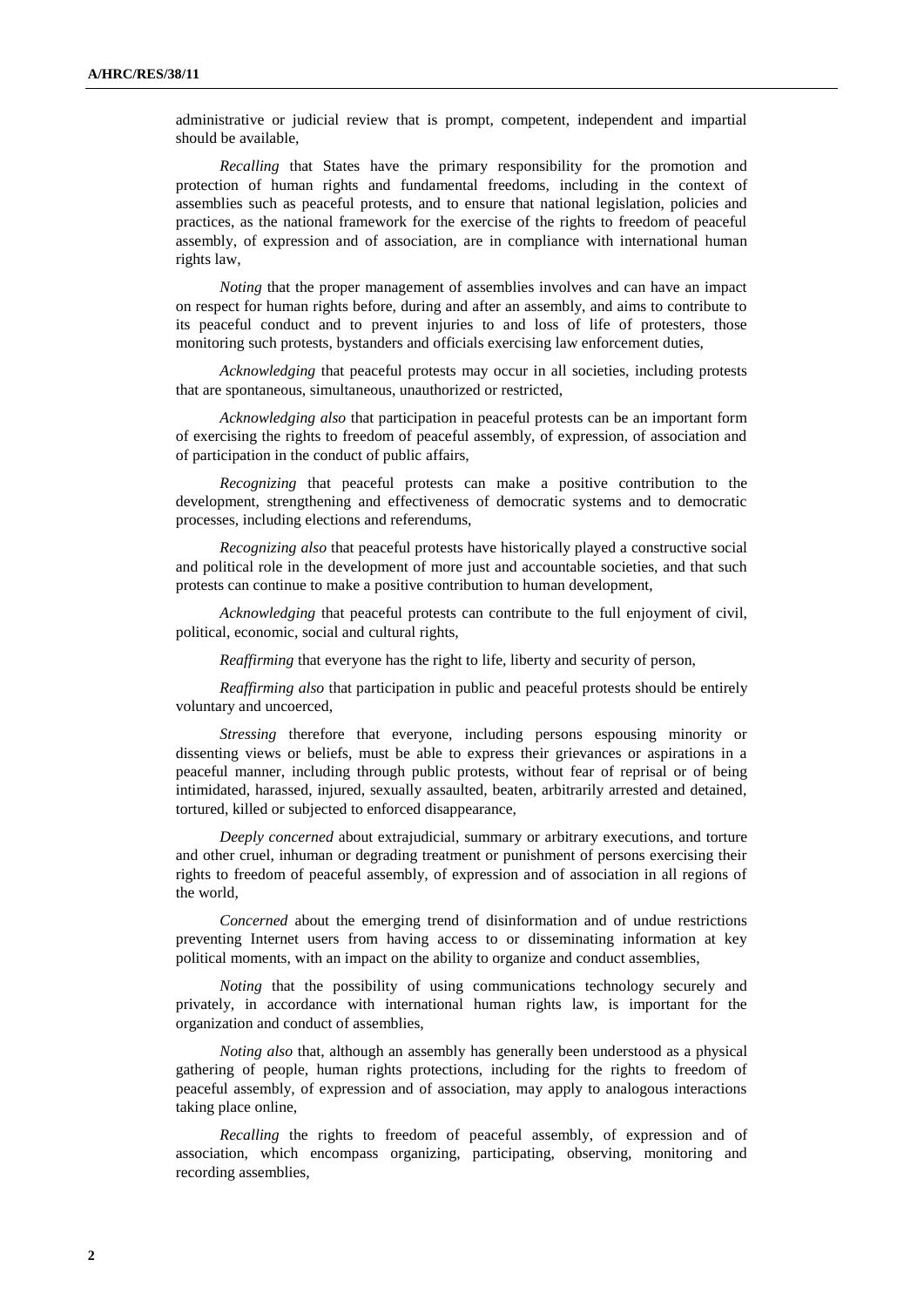*Expressing its concern* at the criminalization, in all parts of the world, of individuals and groups solely for having organized, taken part in or observed, monitored or recorded peaceful protests,

*Stressing* that peaceful protests should not be viewed as a threat, and therefore encouraging all States to engage in an open, inclusive and meaningful dialogue when dealing with peaceful protests and their causes,

*Recalling* that isolated acts of violence committed by others in the course of a protest do not deprive peaceful individuals of their rights to freedom of peaceful assembly, of expression and of association,

*Bearing in mind* that assemblies can be facilitated on the basis of communication and collaboration among organizers, protesters, local authorities and officials exercising law enforcement duties,

*Recognizing* that national human rights institutions and representatives of civil society, including non-governmental organizations, can play a useful role in facilitating continued dialogue between individuals taking part in peaceful protests and the relevant authorities,

*Stressing* the need to ensure full accountability for human rights violations or abuses in the context of peaceful protests,

*Recalling* the Code of Conduct for Law Enforcement Officials and the Basic Principles on the Use of Force and Firearms by Law Enforcement Officials,

*Encouraging* all States to make appropriate use of the Resource book on the use of force and firearms in law enforcement published by the Office of the United Nations High Commissioner for Human Rights and the United Nations Office on Drugs and Crime, and the updated training package of the Office of the High Commissioner on human rights law and law enforcement,

*Recalling* the importance of adequate training for officials exercising law enforcement duties assigned to the management of assemblies, and of refraining, to the extent feasible, from assigning military personnel to perform such duties,

Recalls that States have the responsibility, including in the context of peaceful protests, to promote and protect human rights and to prevent human rights violations and abuses, including extrajudicial, summary or arbitrary executions, arbitrary arrest and detention, enforced disappearances and torture and other cruel, inhuman or degrading treatment or punishment, and calls upon States to avoid the abuse of criminal and civil proceedings, or threats of such acts at all times;

2. *Calls upon* States to promote a safe and enabling environment for individuals and groups to exercise their rights to freedom of peaceful assembly, of expression and of association, including by ensuring that domestic legislation and procedures relating to the rights to freedom of peaceful assembly, of expression and of association are in conformity with their international human rights obligations and commitments, to clearly and explicitly establish a presumption in favour of the exercise of these rights, and that they are effectively implemented;

3. *Encourages* all States to give due consideration to the compilation of practical recommendations for the proper management of assemblies based on best practices and lessons learned,<sup>1</sup> which provides a useful tool for States on how to fulfil their obligations and commitments, including on how to operationalize them in their domestic laws, procedures and practices, and to promote and protect human rights in the context of assemblies, including peaceful protests;

4. *Calls upon* States to facilitate peaceful protests by providing protestors, to the extent possible, with access to public space within sight and sound of their intended target

 $1$  See A/HRC/31/66.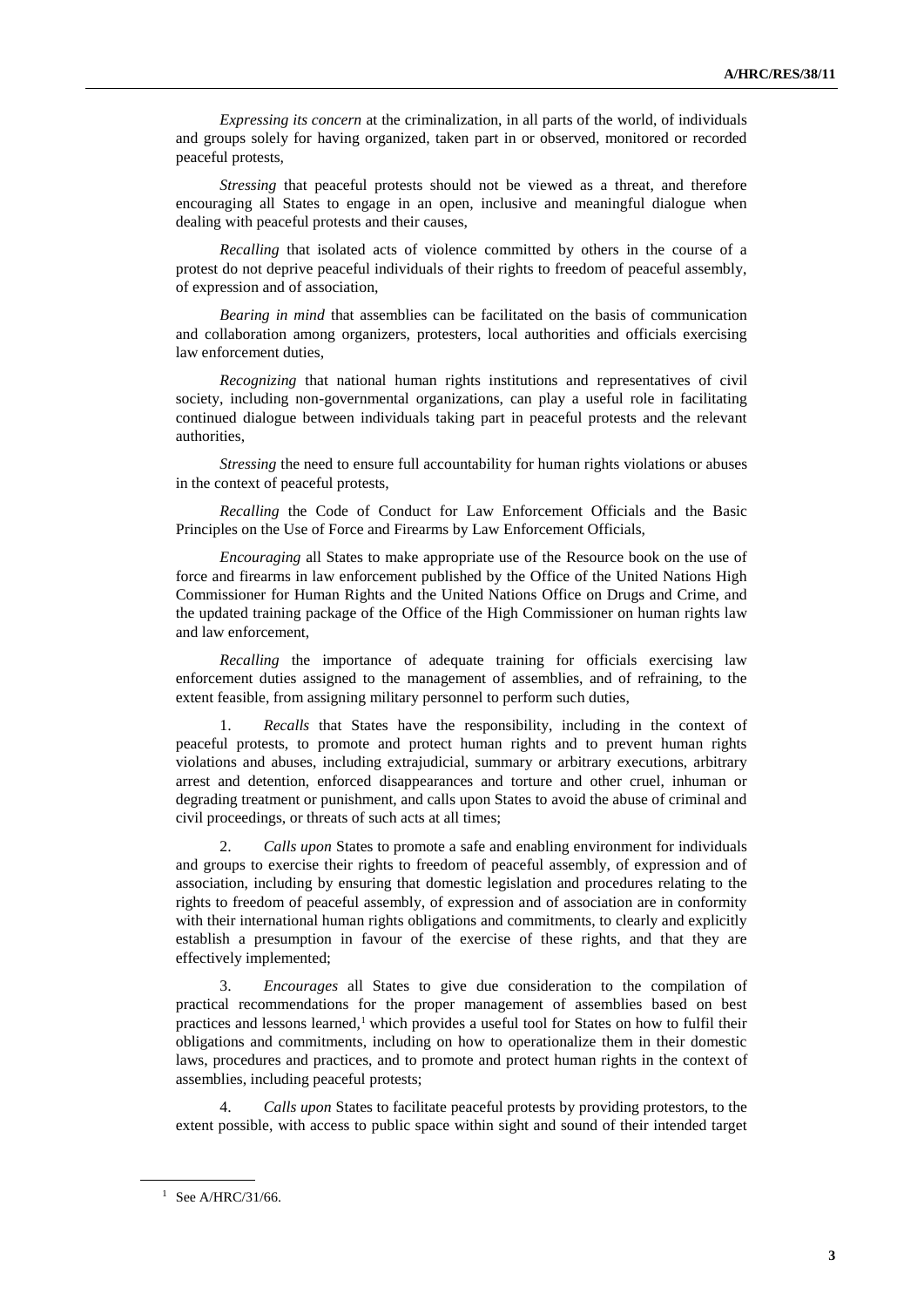audience, and by protecting them, without discrimination, where necessary, against any form of threat or harassment, and underlines the role of local authorities in this regard;

5. *Underlines* the important role that communication between organizers, protestors, local authorities and officials exercising law enforcement duties can play in the proper management of assemblies, such as peaceful protests, and calls upon States to establish such appropriate channels;

6. *Urges* States to pay particular attention to the safety and protection of women and women human rights defenders from acts of intimidation and harassment, as well as gender-based violence, including sexual assault, in the context of peaceful protests;

7. *Reaffirms* that States must take all appropriate measures for the safety and protection of children, including while they exercise their rights to freedom of peaceful assembly, of expression and of association, including in the context of peaceful protests;

8. *Calls upon* all States to pay particular attention to the safety of journalists and media workers observing, monitoring and recording peaceful protests, taking into account their specific role, exposure and vulnerability;

Also calls upon all States to refrain from and cease measures, when in violation of international human rights law, seeking to block Internet users from gaining access to or disseminating information online;

10. *Urges* all States to avoid using force during peaceful protests, to ensure that, where force is absolutely necessary, no one is subject to excessive or indiscriminate use of force, and also to ensure that assistance and medical aid are rendered to any injured or affected person at the earliest possible moment;

11. *Calls upon* States, as a matter of priority, to ensure that their domestic legislation and procedures are consistent with their international obligations and commitments in relation to the use of force in the context of law enforcement and are effectively implemented by officials exercising law enforcement duties, in particular, applicable principles of law enforcement, such as necessity and proportionality, bearing in mind that lethal force may only be used as a last resort to protect against an imminent threat to life and that it may not be used merely to disperse a gathering;

12. *Affirms* that nothing can ever justify the indiscriminate use of lethal force against a crowd, which is unlawful under international human rights law;

13. *Calls upon* States to investigate any death or significant injury, including those that lead to disability, incurred during protests, including those resulting from the discharge of firearms or the use of less-lethal weapons by officials exercising law enforcement duties or by private personnel acting on behalf of the State;

14. *Also calls upon* States to ensure adequate training of officials exercising law enforcement duties and, where applicable, to promote adequate training for private personnel acting on behalf of the State, including in international human rights law and, where appropriate, international humanitarian law, and in this regard urges States to include in such training the application of de-escalation strategies;

15. *Encourages* States to make appropriate protective equipment and less-lethal weapons available to their officials exercising law enforcement duties in order to decrease their need to use weapons of any kind, while pursuing efforts to regulate and establish protocols for the training and use of less-lethal weapons, bearing in mind that even lesslethal weapons can result in a risk to life;

16. *Underlines* the importance of thorough and independent testing of less-lethal weapons prior to procurement and deployment to establish their lethality and the extent of likely injury, and of monitoring appropriate training and use of such weapons;

17. *Stresses* the importance of international cooperation in support of national efforts for the promotion and protection of human rights and fundamental freedoms in the context of assemblies, including peaceful protests, in order to raise the capacities of law enforcement agencies to deal with such assemblies in a manner that conforms to international human rights law and standards;